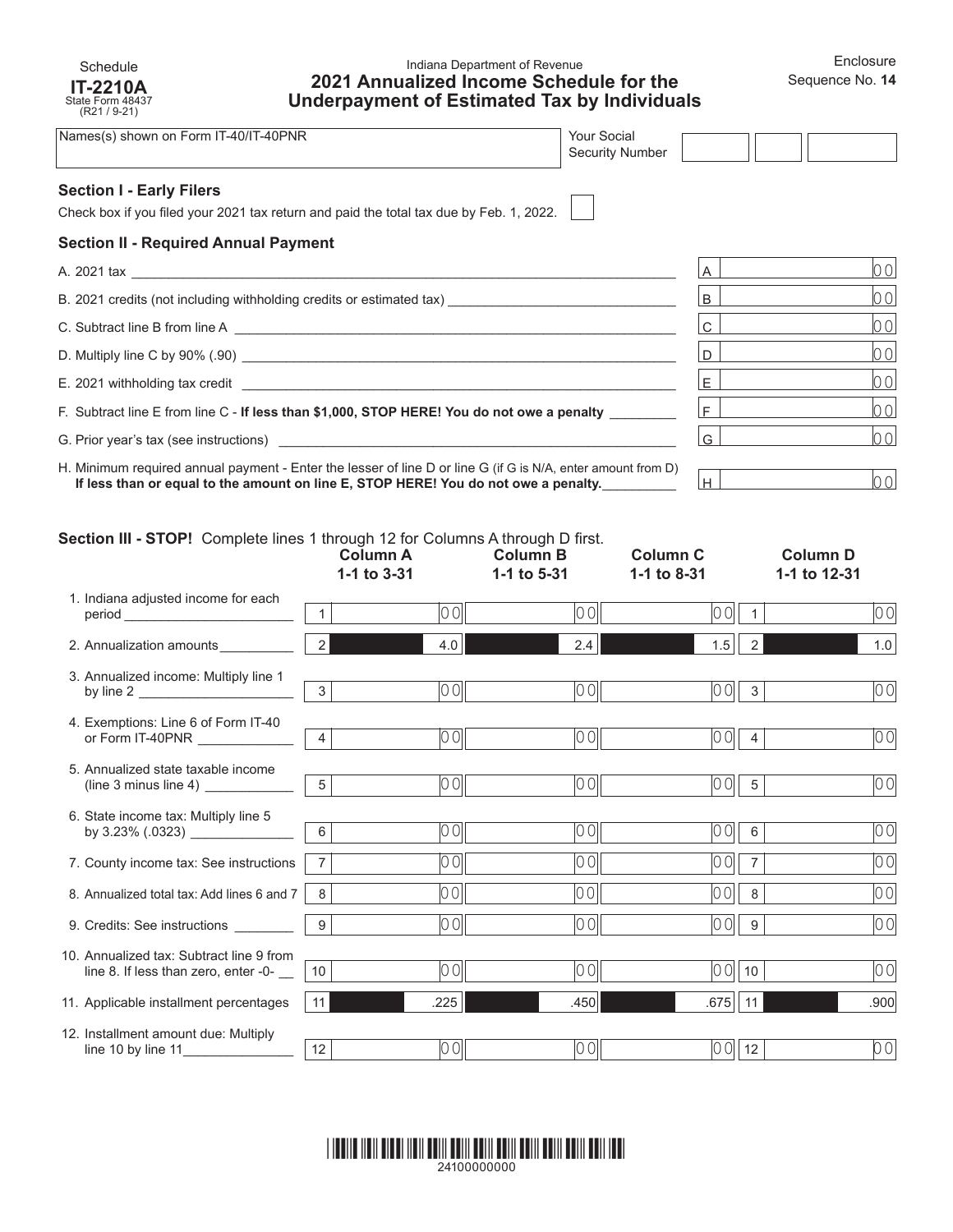| Schedule IT-2210A<br>Section III cont'd                                                                                                                                                                                                                                                                              | <b>Column A</b><br>1-1 to 3-31 | <b>Column B</b><br>1-1 to 5-31 | <b>Column C</b><br>1-1 to 8-31 | <b>Column D</b><br>1-1 to 12-31 |
|----------------------------------------------------------------------------------------------------------------------------------------------------------------------------------------------------------------------------------------------------------------------------------------------------------------------|--------------------------------|--------------------------------|--------------------------------|---------------------------------|
| 12a. Enter amounts carried from the<br>front page, line $12$ __________                                                                                                                                                                                                                                              | 12a                            | lool<br> 00                    |                                | $ 00 $ 12a<br> 00               |
| <b>STOP!</b><br>Complete lines 13 through 25 for each column, beginning with Column A, before going to the next column.                                                                                                                                                                                              |                                |                                |                                |                                 |
| 13. Amount from line 19 of all preceding<br>columns (see instructions)                                                                                                                                                                                                                                               | 13                             | 00                             | lool                           | 00<br>13                        |
| 14. Total Tax: Subtract line 13 from line<br>12a. If less than zero, leave blank _                                                                                                                                                                                                                                   | 00 <br>14                      | 00                             | 00                             | 0 O <br>14                      |
| 15. Minimum tax due: Enter 25% (.25)<br>of line H from Section II                                                                                                                                                                                                                                                    | lool<br>15                     | 00                             | 00                             | 00 <br>15                       |
| 16. Enter the amount from line 18 of the<br>preceding column containing the contact of the preceding column                                                                                                                                                                                                          | 16 <sup>1</sup>                | 00                             |                                | 00<br>$00$   16                 |
| 17. Total minimum tax: Add lines<br>15 and 16 _______________                                                                                                                                                                                                                                                        | 17<br>00                       | 00                             |                                | 00 <br>$ 00 $ 17                |
| 18. Subtract line 14 from line 17. If less<br>than zero, leave blank __________                                                                                                                                                                                                                                      | lool<br>18                     | 00                             | 00                             | 00 <br>18                       |
| 19. Actual estimated tax due: Enter the<br>lesser of line 14 or line 17 here.<br>Carry to line 13 of the next column                                                                                                                                                                                                 | lool<br>19 <sup>1</sup>        | lo o l                         | lool                           | lo ol<br>19                     |
| 20. Indiana state income tax withheld _                                                                                                                                                                                                                                                                              | 00<br>20                       | lool                           | 00 <sup>1</sup>                | 20<br>00                        |
| 21. Indiana county income tax withheld                                                                                                                                                                                                                                                                               | 00<br>21                       | lo o l                         | 00 <sup>1</sup>                | 21<br>lo ol                     |
| 22. Estimated tax payments                                                                                                                                                                                                                                                                                           | 00<br>22                       | 00                             | 00                             | 00<br>22                        |
| 23. Total amount paid: Add lines 20<br>through 22 ____________                                                                                                                                                                                                                                                       | lool<br>23                     | 0 <sub>0</sub>                 | 00                             | 00 <br>23                       |
| 24. Overpayment: If line 23 is greater<br>than line 19, enter the difference<br>here <b>the contract of the contract of the contract of the contract of the contract of the contract of the contract of the contract of the contract of the contract of the contract of the contract of the contract of the cont</b> | lool<br>24                     | 00                             | lool                           | 00<br>24                        |
| 25. Underpayment: If line 19 is greater<br>than line 23, enter the difference                                                                                                                                                                                                                                        | 25<br>lool                     | 00                             | 00                             | 25<br>00                        |
| 26. Add line 25, Columns $A + B + C + D$ and enter the total here                                                                                                                                                                                                                                                    |                                |                                |                                | 00 <br>26                       |
| 27. Penalty due. Multiply line 26 by 10% (.10) and enter total here and on line 20 of Form IT-40/IT40PNR_                                                                                                                                                                                                            |                                |                                |                                | 00<br>27                        |

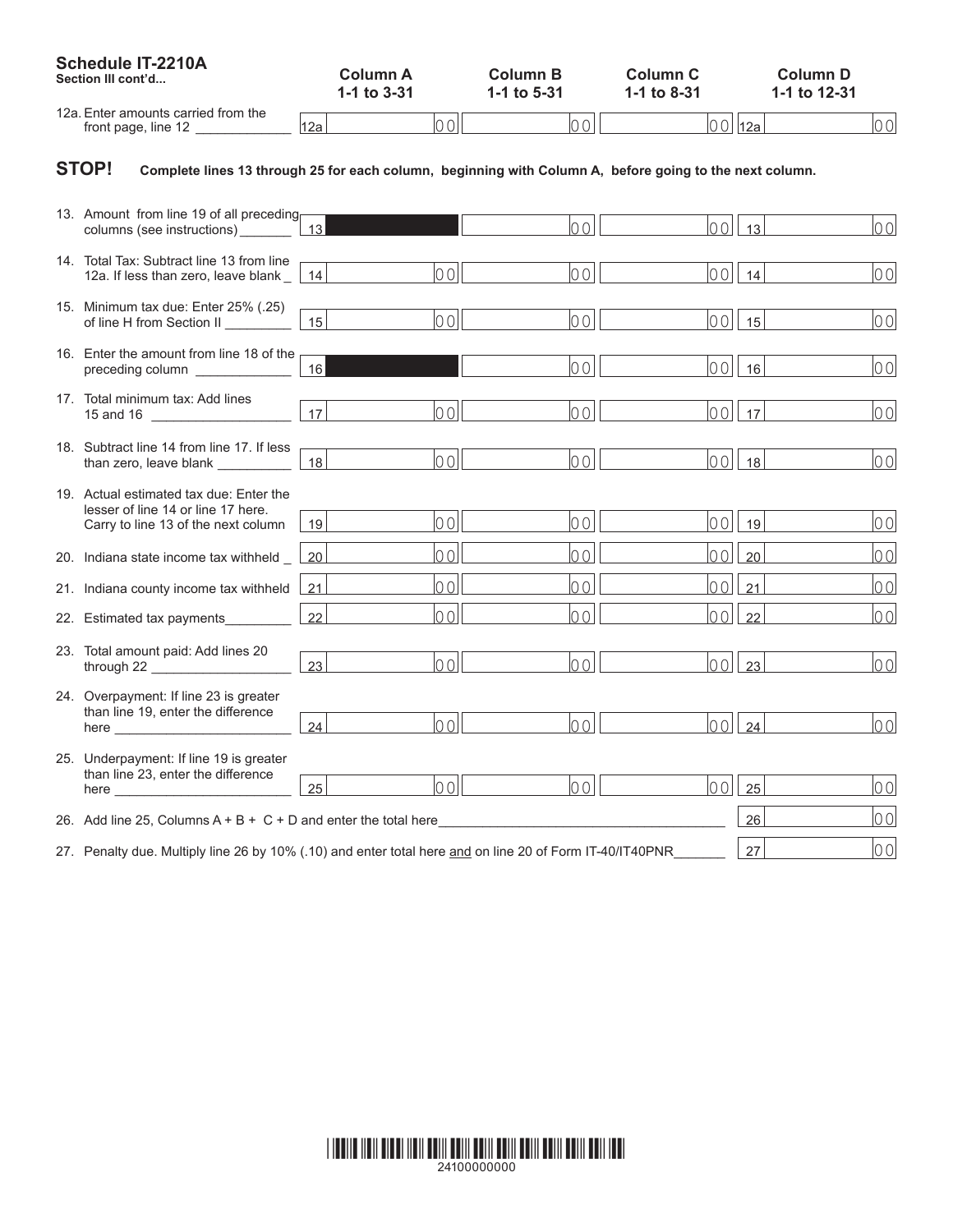#### Schedule **IT-2210A**

# **Annualized Income Schedule for the Underpayment of Estimated Tax by Individuals**

### **Who Should File Schedule IT-2210A?**

Most taxpayers have state and county income taxes withheld from their income by their employers; therefore, the income taxes are usually paid in "even" amounts throughout the year. However, if you are self-employed, earn seasonal income, have income which does not have state and county income taxes withheld, or expect to owe more than \$1,000 of state and/or county income taxes at the time you file your annual income tax return, you might be required to pay estimated taxes during the tax year. Either Schedule IT-2210 or Schedule IT-2210A are used to determine if you paid enough estimated taxes each period. If you did not, then you can figure the penalty you might owe for the underpayment of the estimated taxes.

# **Schedule IT-2210A or Schedule IT-2210: Which one to use**

You should use Schedule IT-2210A to: 1) figure your penalty, or 2) to show you paid enough estimated tax for a period if you received seasonal income (such as Christmas tree sales, fireworks sales, etc.), or a lump sum distribution, and you made any estimated tax payments that coincide with the receipt of that income. If the income you received (on which no Indiana income tax is withheld) is *evenly* distributed during the year, such as pension income, then you should file Schedule IT-2210 instead.

**Farmers and Fishermen:** If at least twothirds of your income for 2020 or 2021 was from farming or fishing, you have only one payment due date for 2021 estimated tax – Jan. 15, 2022.

To show you meet this two-thirds rule, do not file this schedule. Instead, you must file Schedule IT-2210, and complete the Section D – Short Method. Get Schedule IT-2210 at www.in.gov/dor/7101.htm.

## **Section I - Early Filers**

If you file your individual income tax return and pay the tax due by Feb. 1, 2022, you will not be required to make a 4th installment estimated tax payment. For additional information see the instructions for line 22.

**Section II - Required Annual Payments** Section II will determine if you should have paid estimated taxes during the year and the minimum amount required.

**Line A**: **2021 Tax:** Add together the state adjusted gross income tax and county income tax from lines 8 and 9 of Form IT-40 or Form IT-40PNR, certain Indiana credits from line 3 of Indiana's Schedule 4 or Schedule E, plus any nonresident professional team member's county tax from Schedule E, line 4. Enter the total here.

**Line B**: **2021 Credits:** Add together any credits from lines 4 through 8 of Indiana's Schedule 5 or Schedule F, plus any offset credits from line 13 of Form IT-40 or Form IT-40PNR. Enter the total here.

**Line D**: To determine 90 percent of your total expected tax, multiply line 3 by 90 percent (.90).

**Note:** If at least two-thirds of your gross income is from farming or fishing, multiply line 3 by .667.

**Line E**: **2021 Withholding:** Add together any state and county withholding amounts from lines 1 and 2 of Indiana's Schedule 5 or Schedule F. Enter the total here.

**Line F**: Subtract line 5 from line 3. If this amount is less than \$1,000, you **do not**  owe a penalty. **Stop** here and **attach a copy of this schedule** to your individual income tax return.

**Line G**: **Prior Year's Tax Exception:** See if you are eligible for any of the following exceptions.

- If you filed a 2020 Form IT-40, add the tax from lines 8 and 9; subtract the total of the credits on line 13 plus any amounts on Schedule 5, lines 4 through 8. Enter the result here. **Note:** See **CAUTION** box on page 2.
- If you filed a 2020 Form IT-40PNR as a **full-year nonresident**, add the tax from lines 8 and 9; subtract the total of the credits on line 13 plus

any amounts on Schedule F, lines 4 through 8. Enter the result here. **Note:** See **CAUTION** box on page 2.

If you filed a 2020 Form IT-40PNR as a **part-year resident** of Indiana, you must figure the tax for that year on an annualized basis. See the instruction and *Example for when 2020 Form IT-40PNR was filed as a part-year resident* on page 2.

**Line H**: **Minimum required annual payment:** Enter the lesser of line D or line G. If the line G entry is N/A, enter the amount from line D on this line.

**Section III - Annualized Method** *STOP! Complete lines 1 through 25 for each column, beginning with Column A, before going to the next column.*

**Line 1:** 2021 Indiana Adjusted Income: You must use the amount from Form IT-40 or from Form IT-40PNR, line 5, and figure how much of this income was earned during each period. Note that each column includes the income totals from all previous columns. See the example at the top of the next page.

**Line 4:** Exemptions: Enter the total amount of exemptions shown on line 6 of Form IT-40 or Form IT-40PNR. Enter the total amount in each column.

**Line 5:** Annualized State Taxable Income: Subtract line 4 from line 3. If the difference is a negative number, put no entry on this line.

**Line 7:** County Income Tax: Multiply the amount on line 5 by your county tax rate from line 2 of your county tax schedule (CT-40 or CT-40PNR) **or** multiply the amount on line 5 that is principal employment income (less allowable exemptions) by the county tax rate from Section 2, line 6, of Schedule CT-40PNR.

**Line 9:** Credits: Enter the applicable portion of credits from lines 4 through 8 of Indiana's Schedule 5 or Schedule F, plus any offset credits from line 13 of Form IT-40 or Form IT-40PNR, for each period.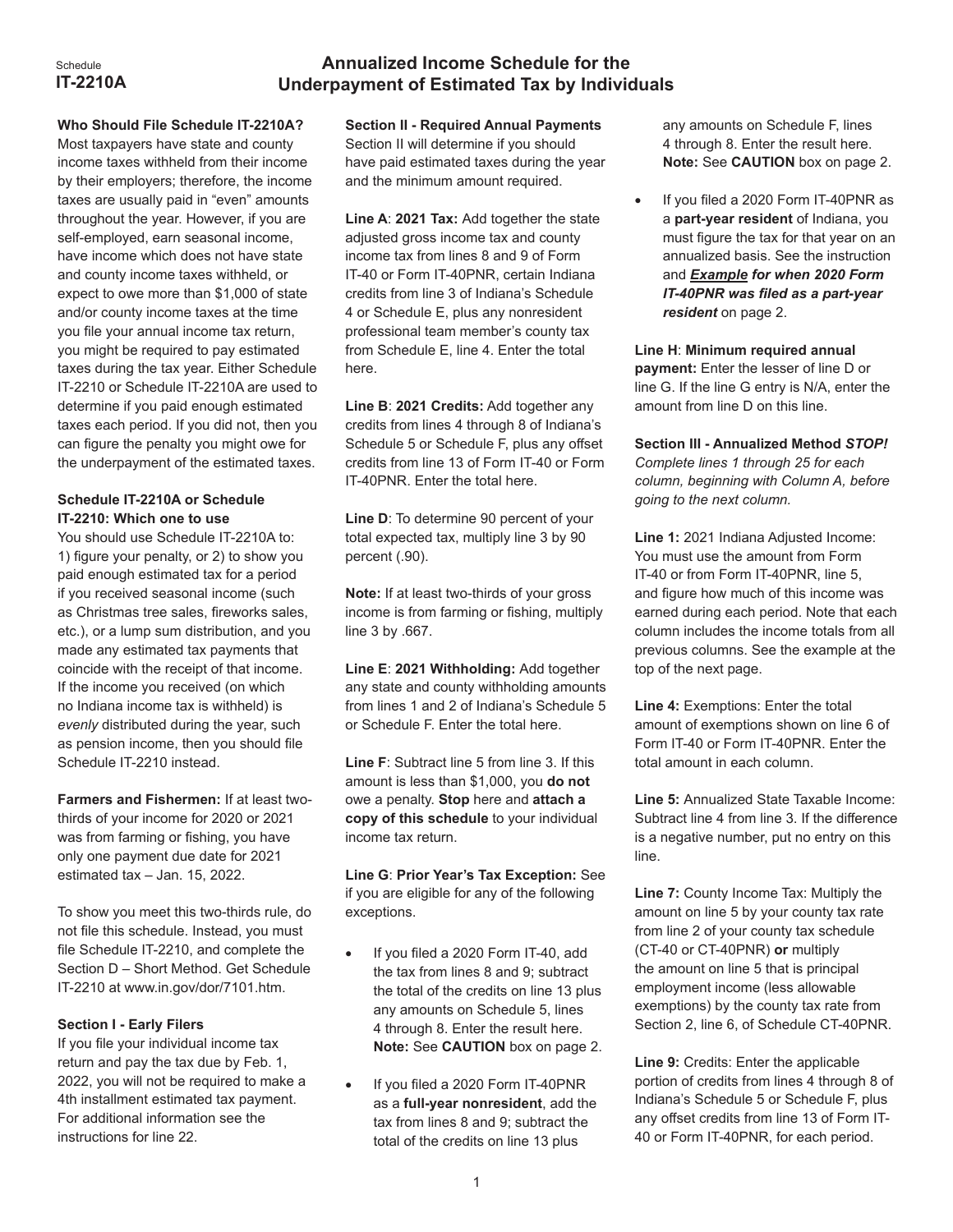Example: If you made a contribution to a college in July, include this credit in Column C and Column D.

Line 13: Enter the amount (if any) from line 19 of all preceding columns. Example: To complete line 13, Column D, add line 19 amounts from Columns A, B and C. Enter this amount in Column D.

**Line 15:** Minimum Tax Due: Enter 25 percent of line H (from Section II) in each column.

**Line 16:** Tax Carryover: Enter the amount from line 18 of the preceding column. This line keeps track of the portion of your average tax that was not imposed for the previous period.

**Line 19:** Actual Estimated Tax Due: Enter the smaller amount from line 14 or line 17 on this line. This is the actual amount of estimated tax you should have paid for this period. Also, enter this amount on line 13 of the next column. (Because this is subtracted in columns B, C, and D, you will not pay a penalty on the same underpayment twice.)

**Line 20:** Indiana State Tax Withheld: Divide the amount from line 1 of Indiana's Schedule 5 or Schedule F by four and enter the result in each column.

#### **Note: If your withholding should change during the year, please show the increase or decrease in the period when the change occurred.**

**Line 21:** Indiana County Tax Withheld: Divide the amount from line 2 of Indiana's Schedule 5 or Schedule F by four and enter the result in each column. See note above.

*Example for when 2020 Form IT-40PNR was filed as a part-year resident:* If you filed a 2020 Form IT-40PNR as a part-year resident of Indiana, you must figure the tax for that year on an annualized basis. You can accomplish this by multiplying the Form IT-40PNR line 1 income by 12 and dividing the result by the number of months you were an Indiana resident. Then figure the state tax and county tax, if applicable, by 1) subtracting your 2021 exemptions from the result and 2) multiplying that total by the combined state and applicable county tax rate(s) from your 2021 Indiana individual income tax return. See the example below. **Note:** See **CAUTION** box below.

#### *Example:*

- Jane moved to Indiana on Sept. 15, 2020, so she was a resident for 3.5 months.
- Her 2020 Form IT-40PNR line 1 income is \$10,000.
- Her 2021 total exemptions are \$3,500.
- The 2021 adjusted gross income tax rate is 3.23% (.0323). Her 2021 county tax rate is .01 (for a 4.23% [.0423] combined state and county tax rate).

Use Steps 1 - 4 below to figure her prior year's tax exception for line G of Sch. IT-2210A.

| <b>Step 1</b> $$ 10,000$<br>12<br>x<br>\$120,000 | 2020 Indiana income<br>months<br>annualized income                         |
|--------------------------------------------------|----------------------------------------------------------------------------|
| <b>Step 2</b> $$120,000$<br>3.5<br>÷<br>34,286   | annualized income<br>months of 2020 residency                              |
| Step 3 \$ 34,286<br>$-3,500$<br>30,786           | 2021 exemptions                                                            |
| Step 4 \$ 30,786<br><u>x</u><br>\$<br>$1,302*$   | 4.23% 2021 combined state and county tax rate                              |
| Jane's Schedule IT-2210A.                        | * The \$1,302 Step 4 amount should be entered as an exception on line G of |

**CAUTION:** If your 2020 state taxable income (line 7 of Form IT-40 or Form IT-40PNR) is more than \$150,000 (\$75,000 if your 2021 filing status is married filing separately), you must enter **110%** of last year's tax (instead of 100%) on line G.

**Example:** Chris and Kate's 2020 state taxable income from line 7 of Form IT-40 is \$158,000. They must take the following steps to arrive at the exception amount for line 7:

| a) 2020 IT-40 total income tax (line 8 plus line 9)\$ 6,952                                                 |  |
|-------------------------------------------------------------------------------------------------------------|--|
| b) 2020 IT-40 credits (line 13 plus line 14 plus                                                            |  |
|                                                                                                             |  |
|                                                                                                             |  |
|                                                                                                             |  |
|                                                                                                             |  |
|                                                                                                             |  |
| $\mathbf{L}$ . If Obsite and I/atala 0000 atala tarrable in concertations then $\mathbf{A}$ FO 000 there is |  |

**Note:** If Chris and Kate's 2020 state taxable income is less than \$150,000, they would enter \$5,000 instead of \$5,500 on line G.